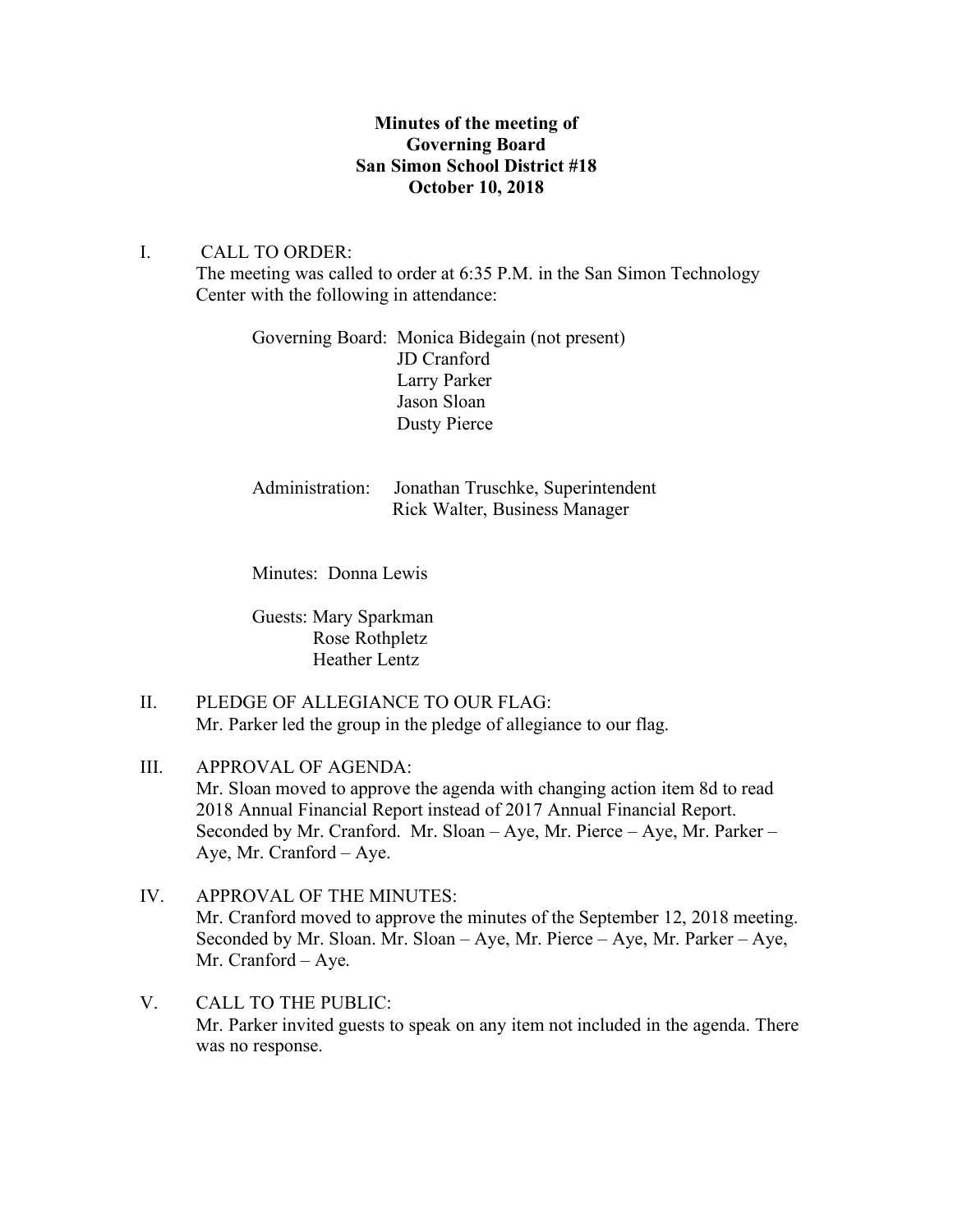### VI. REPORTS:

- 6a. Mr. Truschke presented the board with a graph showing our AzMerit scores for the past 3 years. He received our school letter grade this year which is a B. Our current student enrollment is 126. Homecoming activities are this week. The end of the first quarter is Thursday, 10/11. Parent/Teacher con ferences will be held on Wednesday, 10/17. Fall pictures will be taken on Thursday, 10/18. The National FFA Convention will be held 10/24-10/26. We will host a Knowledge Bowl on Monday, 10/22 for grades 3-6. Kindergarten-2<sup>nd</sup> grade will take a field trip to Apple Annie's on Wednesday, 10/ 24.
- 6b. Mr. Walter reported on changes to the Annual Financial report. He will present a list of fixed assets to be removed at the November meeting. The Student Activities report included the Athletic Club shirt sales will be deposited. The NHS will be having a Penny War to buy a vest for a K-9. The senior class will sponsor a bake sale at Sunmart on Friday. The FFA will also sponsor a BBQ that day during the homecoming festivities. Veterans Day program and meal will be held on November 8 as well as the Fall Carnival. The monthly budget report doesn't show many changes from last month.
- VII. EXECUTIVE SESSION:

Mr. Sloan moved to go into executive session at 6:45 PM to conduct the School Board self- evaluation. Seconded by Mr. Cranford. Mr. Sloan – Aye, Mr. Pierce – Aye, Mr. Parker – Aye, Mr. Cranford – Aye.

Open session resumed at 6:56 PM.

#### VIII. ACTION ITEMS:

- 8a. Mr. Sloan moved to approve the first read of Policy Advisories Volume 30, Number 3, and Volume 30, Number 4 references 625-643 and 645. Seconded by Mr. Pierce. Mr. Sloan – Aye, Mr. Pierce – Aye, Mr. Parker – Aye, Mr. Cranford – Aye.
- 8b. Mr. Sloan moved to approve to temporarily set aside Policy BGB policy adoption for the purpose of expediting consideration of policy matter at hand. Seconded by Mr. Pierce. Mr. Sloan – Aye, Mr. Pierce – Aye, Mr. Parker – Aye, Mr. Cranford – Aye.
- 8c. Mr. Sloan moved to approve ASBA's recommended revision to Policy IHB (Volume 30, Number 4, Ref 644). Seconded by Mr. Pierce. Mr. Sloan – Aye, Mr. Pierce – Aye, Mr. Parker – Aye, Mr. Cranford – Aye.